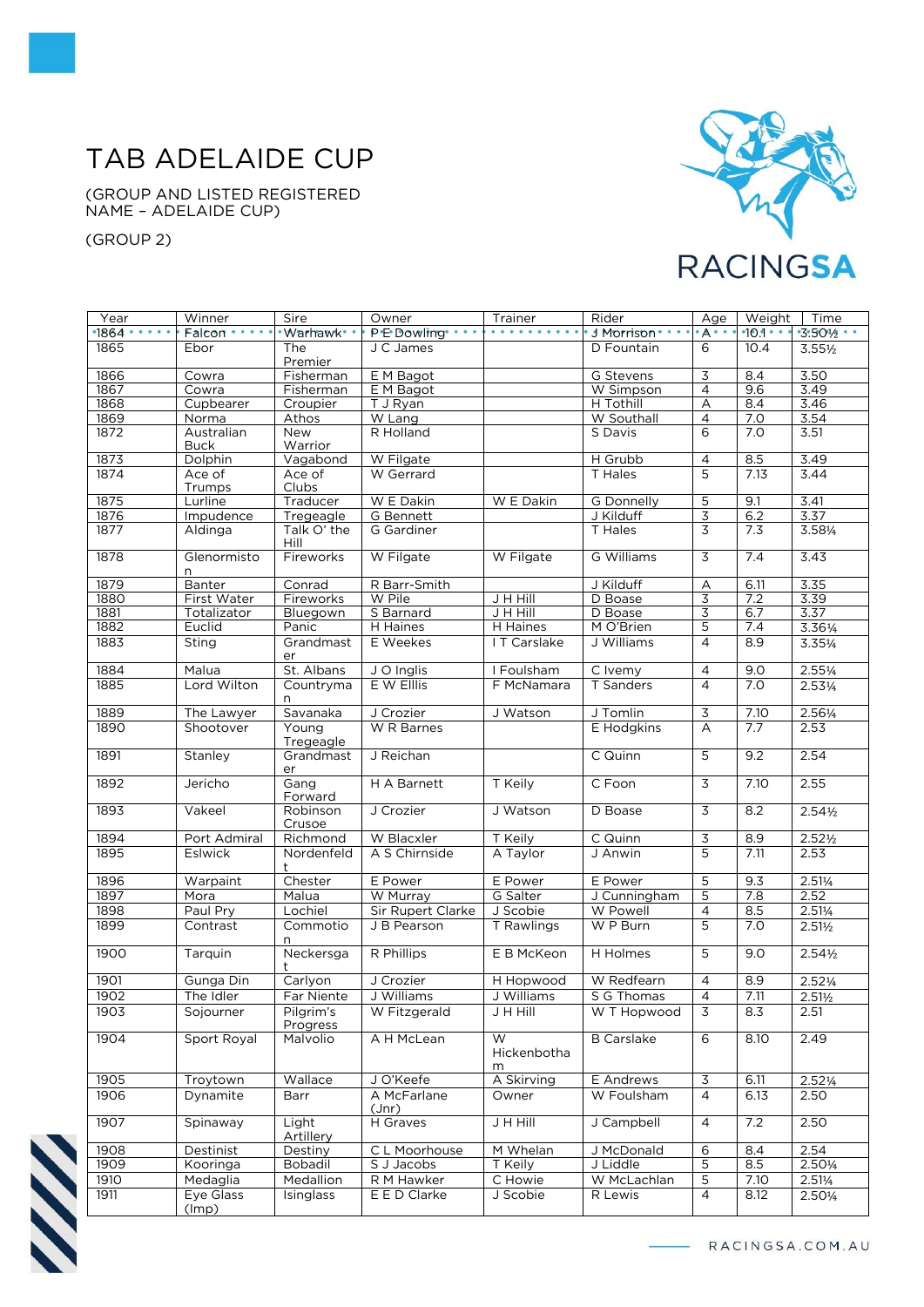| 1912         | Eye Glass                | Isinglass             | E E D Clarke                 | J Scobie                     | R Lewis                       | 5                    | 9.9                 | 2.501/4                   |
|--------------|--------------------------|-----------------------|------------------------------|------------------------------|-------------------------------|----------------------|---------------------|---------------------------|
| 1913         | (lmp)<br>Midnight Sun    | Multiform             | E J Watt                     | D J Price                    | E Lowe                        | $\overline{4}$       | 8.9                 | 2.50                      |
| 1914         | Hamburg<br>Belle (Imp)   | Planudes              | L Robertson                  | L Robertson                  | J Accola                      | 5                    | 7.0                 | 2.50                      |
| 1915         | <b>Naxbery</b>           | Positano              | F Burn                       | F Burn                       | W Foulsham                    | 3                    | 8.7                 | 2.49                      |
| 1916         | St. Spasa<br>(lmp)       | St Amant              | T C Tait                     | J Patterson                  | G A Bax                       | 6                    | 9.0                 | 2.491/4                   |
| 1917         | Green Cap<br>(lmp)       | Martagon              | J Timms                      | J Scobie                     | R Lewis                       | 6                    | 9.5                 | 2.481/4                   |
| 1918         | Elsdon (Imp)             | Symington             | Robinson &<br>Clark          | R Bradfield                  | F Bullock                     | $\overline{4}$       | 8.6                 | 2.46                      |
| 1919         | Dependence               | Pendil                | W H Richardson               | I Reid                       | F Herbert                     | 5                    | 7.8                 | 2.49                      |
| 1920         | Wee Gun                  | Kooringa              | H E Gregory                  | H E Gregory                  | J V Hopwood                   |                      | 8.5                 | $2.53\frac{1}{4}$         |
| 1921         | Sir Marco<br>(lmp)       | Marco                 | G Bennett                    | R Burgess                    | <b>B</b> Rosen                | 6                    | 6.12                | 2.471/4                   |
| 1922         | Repique                  | Piquet                | P Timmens                    | P Timmens                    | R Morley                      | $\overline{4}$       | 7.11                | 2.491/4                   |
| 1923         | King Ingoda              | Comedy<br>Jing        | CL J Ducois &<br>R W Bennett | J Scobie                     | A Wilson                      | $\overline{4}$       | 9.7                 | $2.51\frac{1}{2}$         |
| 1924         | Wynette                  | Lord<br>Alwyne        | S Torr                       | H W Torr                     | E W Simmons                   | 6                    | 9.2                 | 2.45                      |
| 1925         | Stralia                  | True Scot             | W R Morgan                   | H Morgan                     | H Badger                      | 5                    | 6.10                | 2.491/2                   |
| 1926         | Spearer                  | Spearhead             | H J Gymer                    | H Gymer                      | A Reed                        | 5                    | 8.5                 | $2.47\frac{1}{2}$         |
| 1927         | Three Kings              | Comedy<br>King        | F H Scarlett                 | F Godby                      | H Jones                       | 5                    | 8.3                 | 2.451/4                   |
| 1928         | Altimeter                | Kenilworth            | HP Watson & R<br>C Baker     | H McCalman                   | A Wilson                      | 5                    | $\overline{7.4}$    | 2.44                      |
| 1929         | Parallana                | Australian<br>Sun     | A & J Fimeri                 | E Williams                   | N Percival                    | $\overline{4}$       | 5.11                | 2.49                      |
| 1930         | Temptation               | Roy<br>Alwyne         | J Scobie                     | J Scobie                     | R Evans                       | $\overline{4}$       | 5.10                | $2.45\frac{1}{2}$         |
| 1931         | Suzami                   | Devizes               | $\overline{P}$ J Carey       | I Reid                       | R Medhurst                    | $\overline{4}$       | 7.5                 | $2.45\frac{1}{4}$         |
| 1932         | Romany Rye               | <b>Bucklaw</b>        | A T Cresswick                | J Cripps<br>(Jnr)            | A Wilson                      | 5                    | 7.8                 | $2.44\frac{1}{2}$         |
| 1933         | Infirmiere               | Amalfi                | H Mailan                     | <b>B</b> Matson              | S Kite                        | 5                    | 7.4                 | 2.46                      |
| 1934         | Sir Roseland             | Virgin Gold           | C R Giles                    | F Matson                     | F Godby                       | 4                    | 6.13                | 2.46                      |
| 1935         | Mellion                  | Trilion               | CH Wood                      | CH Wood                      | G Mules                       | 5                    | 7.10                | 2.45                      |
| 1936         | Cape York                | Cape Horn             | C L Moorhouse                | M Whelan                     | N Percival                    | $\overline{4}$       | 7.1                 | $2.51\frac{1}{2}$         |
| 1937         | Donaster                 | Great Star            | J A McLeod & C<br>F Taylor   | F W Hoysted                  | A Breasley                    | $\overline{4}$       | 8.11                | $2.43\frac{1}{2}$         |
| 1938         | Dartford                 | Petunia               | J Harvey                     | J Harvey                     | W Elliot                      | $\overline{4}$       | 8.5                 | 2.481/2                   |
| 1939         | Son of<br>Aurous         | Son O'<br>Mine        | L Sluice                     | F G Doran                    | H Olsen                       | 4                    | 7.9                 | 2.46                      |
| 1940         | Apostrophe               | Parenthesi<br>S       | E J Satchell                 | J M Brett                    | R Medhurst                    | $\overline{4}$       | 7.6                 | $2.44\frac{1}{4}$         |
| 1941<br>1944 | Yodvara<br>Chief         | Yodelist<br>The Night | W P Oliver<br>ER&OJSmith     | C Whitfield<br>H G Porter    | R Elder<br>H Bastian          | 5<br>5               | 7.1<br>8.10         | $2.46\frac{1}{2}$<br>2.49 |
|              | Watchman                 | Patrol                |                              |                              |                               |                      |                     |                           |
| 1945         | Blankenburg              | <b>Blank</b>          | N S Spencer                  | H J Bailey                   | H Olsen                       | 5                    | 8.1                 | $3.25\frac{1}{2}$         |
| 1946         | Little Tich              | Actor                 | W P A<br>Lapthorne           | I Reid                       | E Preston                     | 5                    | $\frac{\ell}{\ell}$ | 5.51                      |
| 1947         | Beau Cheval              | Beau Pere             | Mr & Mrs J<br>Roach          | $G \overline{A}$<br>McDonald | R Medhurst                    | $\overline{5}$       | 8.8                 | $3.23\frac{1}{2}$         |
| 1948         | Sanctus                  | Parenthesi<br>s       | G & J Madden                 | J J Maloney                  | A Breasley                    | 5                    | 8.1                 | 3.25                      |
| 1949         | Colin                    | Collingwoo<br>d       | R Roach                      | R Roach                      | W Williamson                  | 5                    | 7.12                | 3.23                      |
| 1950         | Peerless Fox             | Foxbridge             | H Harzmeyer                  | C G Manley                   | E Preston                     | $\overline{4}$       | 7.12                | 3.23                      |
| 1951         | Peerless Fox             | Foxbridge             | H Harzmeyer                  | C G Manley                   | E Preston                     | 5                    | 8.9                 | 3.30                      |
| 1952         | Aldershot                | Pageant               | H G Raymond                  | A Macdonald                  | J Thompson                    | 4                    | 7.12                | $3.25\frac{1}{4}$         |
| 1953         | Royal<br>Pageant         | Portfolio             | L McMahon                    | K Lafferty                   | W Pyers                       |                      | 7.13                | 3.241/4                   |
| 1954<br>1955 | Spearfolio<br>Storm Glow | Sun Storm<br>Enfield  | R Robbins<br>P J Cummings    | H Cousens<br>J M             | N Sellwood<br><b>B</b> V Hall | $6 \overline{}$<br>3 | 7.11<br>7.2         | 3.27<br>3.29              |
|              |                          |                       |                              | Cummings                     |                               |                      |                     |                           |
| 1956<br>1957 | Pushover<br>Borgia       | Avalanche<br>Timanova | R Brew<br>Mrs O Kirchner &   | J P Lewis<br>Graeme          | R Hutchinson<br>Des Coleman   | 5<br>$\overline{4}$  | 8.10<br>7.9         | 3.31.8<br>3.29.3          |
|              |                          |                       | Miss I Lewis                 | Heagney                      |                               |                      |                     |                           |
| 1958         | Star Aim                 | Star of<br>Baroda     | E J Hayes                    | G A Reid                     | T Hoppo                       | $\overline{3}$       | 7.5                 | 3.34                      |
| 1959         | Mac                      | MacArthur             | ID Kitto & J H<br>Eden       | A I Munro                    | <b>B</b> Quinlan              | $\overline{4}$       | 7.13                | 3.24                      |
| 1960         | Lourdale                 | Huntingdal<br>e       | L J Sullivan                 | Ron Dini                     | K Ford                        | $\overline{7}$       | 7.3                 | 3.35.8                    |
| 1961         | Far<br>AwayPlaces        | Royal<br>Empire       | H C Nitschke                 | W Tait                       | Des Coleman                   | $\overline{4}$       | 7.3                 | 3.26.4                    |
| 1962         | Cheong Sam               | Confessor             | A C Saxon                    | Colin Hayes                  | Jim Johnson                   | 4                    | 8.2                 | 3.23.8                    |
| 1963         | Woolstar                 | Star of<br>Baroda     | H V Austin                   | Max Williams                 | A May                         | 5                    | 7.9                 | 3.24                      |

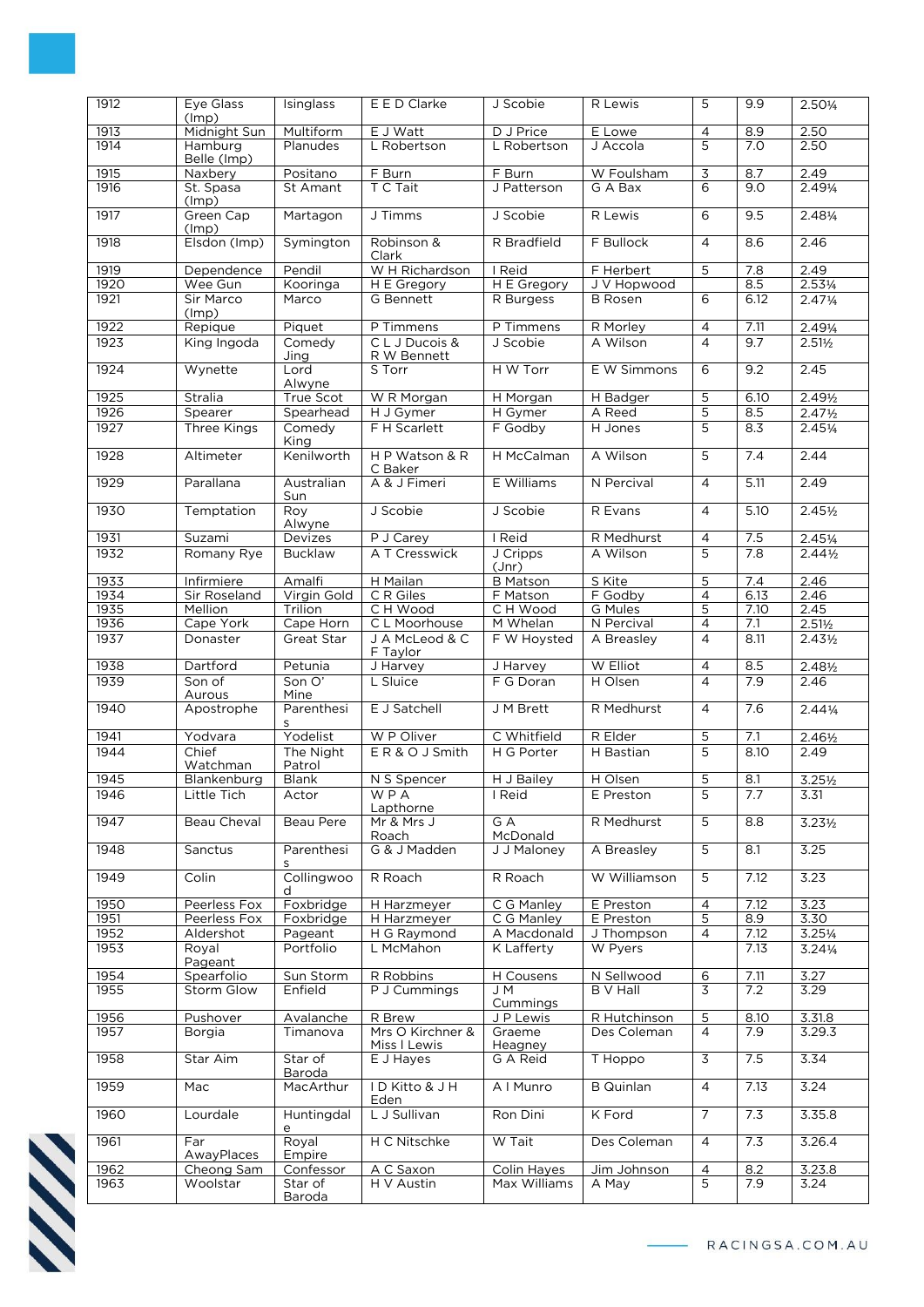| 1964     | Jamagne                    | Toastmast<br>er          | H H Lehmann                                                                         | H H<br>Lehmann       | Glynn Pretty            | 5              | 7.7             | 3.24              |
|----------|----------------------------|--------------------------|-------------------------------------------------------------------------------------|----------------------|-------------------------|----------------|-----------------|-------------------|
| 1965     | Hunting<br>Horn            | Pride of<br>Kildare      | JD&RALee                                                                            | Les<br>Patterson     | A May                   | $\overline{4}$ | 8.3             | $3.23\frac{1}{2}$ |
| 1966     | Prince                     | Camillo                  | K & W T Fisher                                                                      | W T Fisher           | P Gumbleton             | $\overline{4}$ | 7.5             | 3.29.3            |
| 1967     | Camillo<br>Fulmen          | Le Filou                 | V J Peters                                                                          | Bart<br>Cummings     | Roy Higgins             | $\overline{4}$ | 8.4             | 3.25.3            |
| 1968     | Rain Lover                 | Latin Lover              | Clifford A Reid                                                                     | Graeme<br>Heagney    | John Letts              | 3              | 7.4             | 3.31              |
| 1969     | Gnapur                     | Faubourg<br>$\mathbf{H}$ | D Page                                                                              | George<br>Hanlon     | Harry White             | $\overline{4}$ | 7.11            | 3.21              |
| 1970     | Tavel                      | Alcimedes                | P J Carter & J M<br>Seccull                                                         | Bart<br>Cummings     | Allan Trevena           | 3              | 7.10            | 3.23.2            |
| 1971     | Laelia (NZ)                | Oncidium                 | R & T Marks, M &<br>H Marker<br>& J C Doyle                                         | Bart<br>Cummings     | D Hillis                | $\overline{3}$ | 7.5             | $3.25\frac{1}{2}$ |
| 1972     | <b>Wine Taster</b>         | Ruantallan               | Mr & Mrs W Hill<br>Smith                                                            | <b>Colin Hayes</b>   | Kevin Langby            | $\overline{3}$ | 7.7             | 3.27.1            |
| 1973     | Tavel                      | Alcimedes                | ER Judd & F G<br>Rosenbrock                                                         | E R Judd             | Mick Goreham            | 5              | 51.5            | 3.28.2            |
| 1974     | Phar Ace                   | Landau                   | T H Teo                                                                             | R Morrissey          | K Mitchell              | 5              | 52              | 3.30.2            |
| 1975     | Soulman                    | Agricola                 | Mr & Mrs D Mack                                                                     | D Mack               | <b>Alf Matthews</b>     | 5              | 47              | 3.29.4            |
| 1976     | <b>Grand Scale</b><br>(NZ) | Gigantic                 | R S Prentice                                                                        | M L Willmott         | John Letts              |                | 53              | $3.20\frac{1}{2}$ |
| 1977     | <b>Reckless</b>            | Better Boy               | Mrs G Godfrey &<br>Mrs R Walker                                                     | Tommy<br>Woodcock    | Pat Trotter             | $\overline{5}$ | $\overline{52}$ | 3.25.8            |
| 1978     | Hyperno                    | Rangong                  | Mr & Mrs T<br>North,<br>Mr & Mrs G<br>Herscu<br>& Dr R Lake                         | <b>Gary Murphy</b>   | Mick Goreham            | $\overline{4}$ | 58              | 3.22.7            |
| 1979     | Panamint<br>(IRE)          | Run the<br>Gauntlet      | Swettenham<br>Stud Syn (R E<br>Sangster)                                            | <b>Colin Graves</b>  | John Miller             | $\overline{5}$ | 53              | 3.25.1            |
| 1980     | Yashmak                    | Zamazaan                 | Mr & Mrs R A<br>Lee                                                                 | Colin Hayes          | <b>Brent</b><br>Thomson | 6              | $\overline{54}$ | 3.22.40           |
| 1981     | Just A Dash                | Whiskey<br>Road<br>(USA) | L J Williams, G N<br>Frew & T R<br>Pettiona                                         | Tommy<br>Smith       | Malcolm<br>Johnston     | $\overline{3}$ | 48.5            | 3.23.20           |
| 1982     | Dealer's<br>Choice         | Balios (GB)              | Mrs G A Burrows                                                                     | Ron Morgan           | Des Coleman             | 5              | 49.0            | 3.29.00           |
| 1983     | Amarant<br>(NZ)            | In the<br>Purple<br>(FR) | Firefly Pty Ltd<br>(M Porter)<br>& Monmatt<br>Investments (M<br>Finlay)             | George<br>Hanlon     | John Letts              | 5              | 51.0            | 3.27.50           |
| 1984     | Moss<br>Kingdom<br>(NZ)    | Moss<br>Trooper<br>(USA) | K Biggs<br><b>Enterprises Pty</b><br>Ltd (K Biggs)                                  | Frank<br>Maynard     | Jim Taylor              | 4              | 53.0            | 3.21.60           |
| 1985     | <b>Toujours Mio</b>        | Eucalytpus<br>(GB)       | Mr & Mrs F<br>Giovinazzo                                                            | JP Courtney          | <b>Rod Dawkins</b>      | $\overline{7}$ | 53.5            | 3.28.80           |
| 1986     | Mr Lomondy<br>(NZ)         | Noble<br>Bijou<br>(USA)  | Mr & Mrs J<br>Lawrence, G<br>Kain & P Kerr                                          | Bart<br>Cummings     | David Walsh             | 5              | 51.5            | 3.25.30           |
| 1987     | Lord Reims<br>(NZ)         | Zamazaan<br>(FR)         | J C Brain & M<br>Kitt                                                               | <b>Cliff Fenwick</b> | Ms Maree<br>Lyndon      | $\overline{5}$ | 51.5            | 3.30.90           |
| 1988     | Lord Reims<br>(NZ)         | Zamazaan<br>(FR)         | Mr & Mrs M Kitt<br>& J C Brain                                                      | <b>Cliff Fenwick</b> | <b>Brent</b><br>Thomson | 6              | 55.5            | 3.28.50           |
| 1989     | Lord Reims<br>(NZ)         | Zamazaan<br>(FR)         | Mr & Mrs M Kitt<br>& J C Brain                                                      | <b>Cliff Fenwick</b> | Grant<br>Cooksley       | $\overline{7}$ | 57.0            | 3.27.00           |
| 21/05/90 | Water<br>Boatman<br>(IRE)  | Main Reef                | Sheikh<br>Mohammed Bin<br>Rashid Al<br>Maktoum                                      | <b>Colin Hayes</b>   | Peter<br>Hutchinson     | 6              | 54.5            | 3.22.35           |
| 20/05/91 | Ideal<br>Centreman<br>(NZ) | Three Legs<br>(GB)       | G A Berry                                                                           | Clive Balfour        | Harry White             | $\overline{7}$ | 53.0            | 3.22.06           |
| 18/05/92 | Subzero                    | Kala<br>Dancer<br>(GB)   | <b>DHK</b><br>Investments (D<br>Kobritz),<br>A Brodribb, J<br>Alpar & A<br>Torcasio | Lee<br>Freedman      | <b>Greg Hall</b>        | $\overline{3}$ | 51.5            | 3.31.58           |
| 17/05/93 | Our Pompeii<br>(NZ)        | Pompeii<br>Court         | J, Mrs E, Miss D<br>& D Racovolis                                                   | George<br>Hanlon     | Troy Jackman            | 3              | 51.0            | 3.22.52           |
| 16/05/94 | Our Pompeii                | (USA)<br>Pompeii         | J, Mrs E, Miss D<br>& D Racovolis                                                   | George               | Patrick Payne           | 4              | 55.5            | 3.21.24           |
|          | (NZ)                       | Court<br>(USA)           |                                                                                     | Hanlon               |                         |                |                 |                   |
| 15/05/95 | Scrupulous                 | Scrupule<br>(IRE)        | A J Bowie                                                                           | Jim Smith            | Michael<br>Carson       | $\overline{3}$ | 48.0            | 3.23.85           |

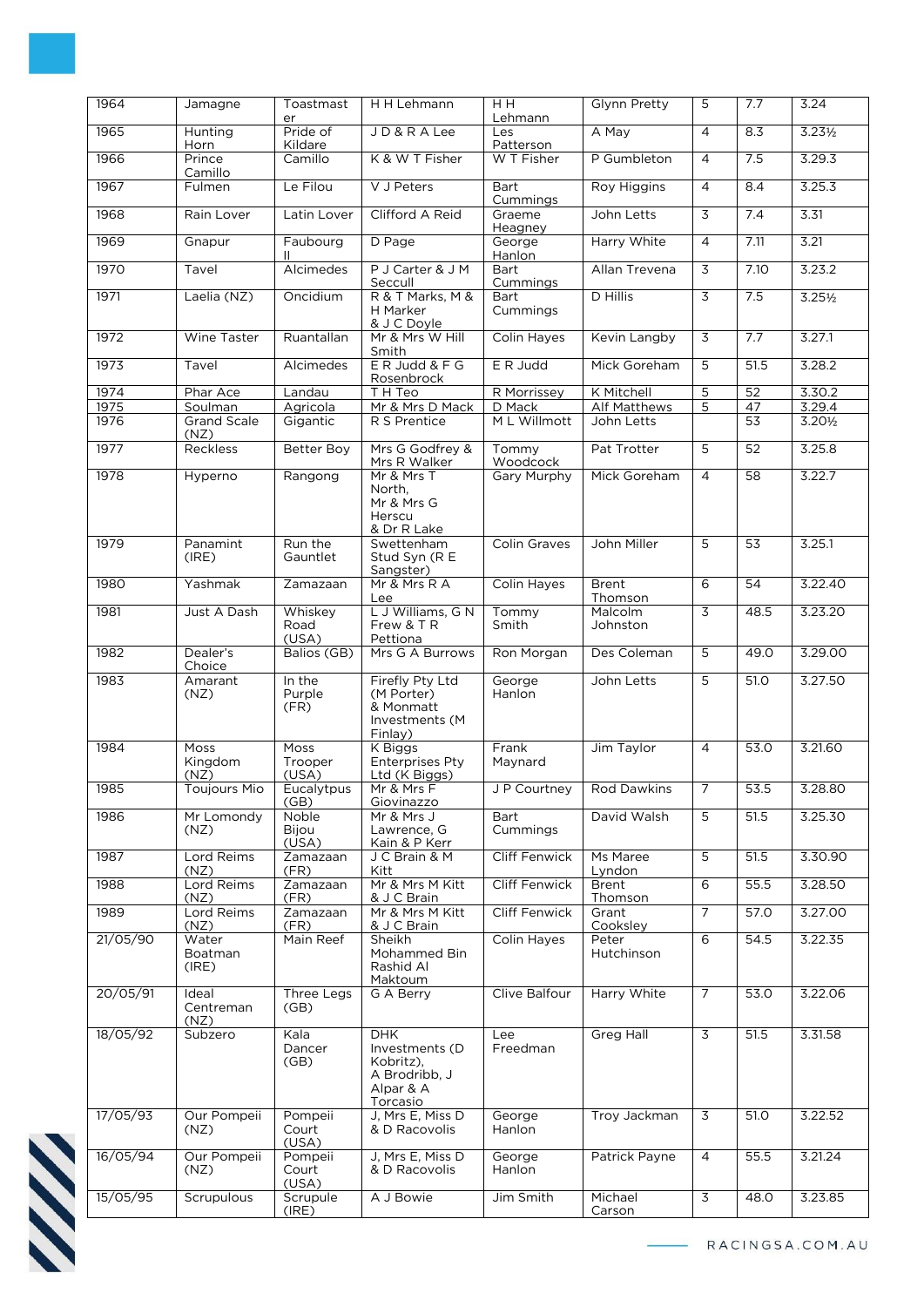| 20/05/96 | French<br>Resort          | Bonhomie<br>(USA)              | Mrs L Alderson,<br>B Mann, H                                                                                                                    | Colin<br>Alderson   | Jason Holder              | $\overline{4}$ | 50.0 | 3.22.67           |
|----------|---------------------------|--------------------------------|-------------------------------------------------------------------------------------------------------------------------------------------------|---------------------|---------------------------|----------------|------|-------------------|
|          |                           |                                | Chambers, G<br>Salter, Mrs H<br>Cantwell & L                                                                                                    |                     |                           |                |      |                   |
| 19/05/97 | Cronus (NZ)               | Zabeel                         | Sharp<br>Mrs F & R Dixon                                                                                                                        | Roger James         | Shane Dye                 | $\overline{4}$ | 49.5 | 3.29.42           |
| 18/05/98 | The Hind                  | (NZ)<br>McGinty                | Dr R Thomson &                                                                                                                                  | Peter Hayes         | Shane Dye                 | $\overline{3}$ | 50.5 | 3.22.45           |
| 17/05/99 | (NZ)<br>Sheer<br>Kingston | (NZ)<br>Kingston<br>Rule (USA) | G McMillan<br>The Hon. R<br>Arculli                                                                                                             | John<br>Meagher     | Damien Oliver             | $\overline{4}$ | 51.0 | 3.23.86           |
| 20/05/00 | Bohemiath                 | Umatilla                       | P E & P A<br>Campbell, D &                                                                                                                      | Robert              | Darren Gauci              | 5              | 51.0 | 3.24.68           |
|          |                           | (NZ)                           | Mrs<br>Rossenbaugh,<br>Pillar Stud<br>(W du Pont) & R<br>Fennell                                                                                | Smerdon             |                           |                |      |                   |
| 21/05/01 | Apache King               | Waajib<br>(IRE)                | N Moraitis                                                                                                                                      | Russell<br>Cameron  | Peter Mertens             | 5              | 51.0 | $3 - 29.70$       |
| 20/05/02 | The A Train               | <b>Blues</b><br>Traveller      | Mrs E M & H J<br>Mackley,<br>Mrs J<br>MacDonnell & J<br>Shergold                                                                                | Cliff Brown         | Stephen<br><b>Baster</b>  | $\overline{5}$ | 50.5 | 3-29.37           |
| 19/05/03 | Pillage 'N<br>Plunder     | Victory<br>Dance<br>(IRE)      | J Best, AG<br>D'Esposito, PJ<br>Keirnan, BI<br>Lumsden, G M<br>Rae & I B<br>Rowsell                                                             | John Kiernan        | Steven King               | $\overline{5}$ | 53.5 | $3 - 28.43$       |
| 17/05/04 | Pantani (NZ)              | Pentire<br>(GB)                | Mrs A Handley,<br>Mrs R Laing, P<br>Rocke, J<br>Hennessy, Mrs P<br>Kelly, Dr J<br>Chamberlain, D<br>Maunder & N<br>Knezic                       | Robbie Laing        | Kevin<br>Forrester        | 5              | 51.5 | $3 - 27.58$       |
| 16/05/05 | Demerger                  | Saithor<br>(USA)               | A C Lennen, C M<br>Lobb,<br>S L Malcolm, M<br>Burmeister,<br>B C Rudd, B D<br>Kruger, P A<br>Cook,<br>J R Haddock, S<br>McCann & R T<br>Stewart | Danny<br>O'Brien    | <b>Blake Shinn</b><br>(a) | $\overline{4}$ | 51.0 | $3 - 21.92$       |
| 13/03/06 | <b>Exalted Time</b>       | Bellotto<br>(USA)              | KR&MrsHC<br>Smith &<br>Est late A G<br>Smith                                                                                                    | Jim Smith           | Clare Lindop              | 6              | 52.5 | $3 - 25.15$       |
| 12/03/07 | Gallic (NZ)               | Zabeel<br>(USA)                | Mr & Mrs L J<br>Williams                                                                                                                        | Graeme<br>Rogerson  | Steven Arnold             | $\overline{7}$ | 58.0 | 3-20.90<br>RECORD |
| 10/03/08 | Lacey<br>Underall         | Desert Sun<br>(GB)             | <b>Princess Park</b><br>T'bred Racing<br>Syn (Mgr: A<br>Palmer) & Go<br>Lacey Racing<br>Syn<br>(Mgr: J Fisher)                                  | Dan<br>O'Sullivan   | Dwayne Dunn               | 5              | 53.0 | 3-22.00           |
| 09/03/09 | Zavite (NZ)               | Zabeel<br>(NZ)                 | Mrs N K<br>Falconer, Ms J L<br>Clare, Ms S I<br>Dalling, M J<br>Dalling, K S Ince<br>Mrs J M Ince & A<br><b>Blood</b>                           | Anthony<br>Cummings | Nash Rawiller             | 6              | 57.5 | 3.22.71           |
| 08/03/10 | Capecover<br>(NZ)         | Cape Cross<br>(IRE)            | K T Myers, K<br>Barker &                                                                                                                        | Patrick<br>Payne    | Steven Arnold             | $\overline{7}$ | 57.0 | 3.28.81           |
| 14/03/11 | Muir (GB)                 | Galileo                        | <b>B J NW Brookes</b><br>N C Williams, Mr                                                                                                       | Robert              | Darren Gauci              | 5              | 54.0 | $3 - 23.46$       |
|          |                           | (IRE)                          | & Mrs L J<br>Williams, V<br>Sammartino, A L<br>& Mrs B A Green,<br>B N Singer, P<br>Mehrten & M S<br>Gudinski                                   | Hickmott            |                           |                |      |                   |

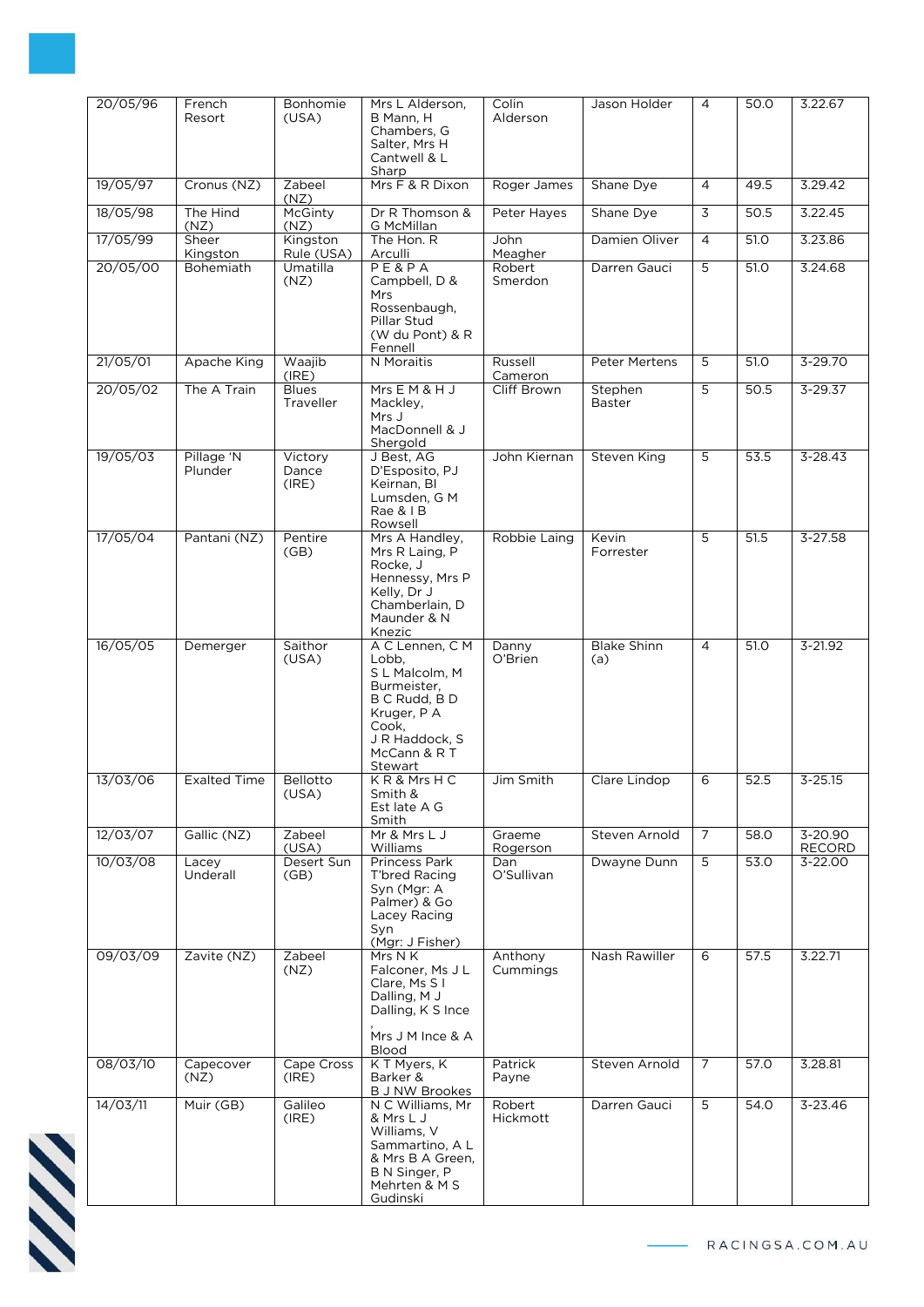| 12/03/12 | Rialya                             | Kempinsky                | L Koumi                                                                                                                                                                                                                                                                            | Lloyd<br>Kennewell               | Shayne Cahill             | $\overline{4}$ | 54.0            | $3 - 23.35$ |
|----------|------------------------------------|--------------------------|------------------------------------------------------------------------------------------------------------------------------------------------------------------------------------------------------------------------------------------------------------------------------------|----------------------------------|---------------------------|----------------|-----------------|-------------|
| 11/03/13 | Norsqui                            | Matsqui                  | W N McShane,<br>Mrs P E<br>McShane, K<br>Graver & Mrs S A<br>Graver                                                                                                                                                                                                                | Walter<br>McShane                | Chris Symons              | 6              | 56.0            | $3 - 24.43$ |
| 10/03/14 | Outback Joe                        | Elvstroem                | Seven Creeks<br>Estate Synd<br>(Mgr: D H & M E)<br>Marks)                                                                                                                                                                                                                          | Nigel<br>Blackiston              | Chad<br>Schofield         | 6              | 54.0            | 3-22.09     |
| 9/03/15  | Tanby                              | Galileo<br>(IRE)         | Mrs M M Ruff.<br>Mrs B M C<br>Rooney, P G<br>Rooney, D<br>Hawke, Mrs L<br>Hawke & Bulla<br>Thoroughbreds<br>Pty Ltd                                                                                                                                                                | Mick Cerchi                      | Dean Holland              | 8              | 53.0            | $3 - 25.51$ |
| 14/03/16 | Purple Smile                       | Zabeel<br>(NZ)           | P B Devitt, C A<br>Gordon, D J<br>Gordon, RL<br>Gordon & D A<br>Hayes                                                                                                                                                                                                              | David Hayes<br>& Tom<br>Dabernig | Stephern<br><b>Baster</b> | 5              | 53.0            | $3 - 24.19$ |
| 13/03/17 | Annus<br><b>Mirabilis</b><br>(IRE) | Montjeu<br>(IRE)         | M J Symons, P J<br>Fekete, C M<br>McLeod, M<br>Vukadinovic, T<br>M<br>Poole, MD<br>Stafford, P J<br>James, M A<br>George, Token<br>Croats<br>Syndicate (Mgr: I<br>Rados), A P<br>Symons, J R<br>Brewster, R L J<br>Lyle & P J<br>McCarthy                                          | <b>Stuart Webb</b>               | Regan Baylis              | 6              | 55.5            | $3 - 34.25$ |
| 12/03/18 | Fanatic (NZ)                       | Shocking                 | S P Kiernan                                                                                                                                                                                                                                                                        | David & Ben<br>Hayes & Tom       | Michael<br>Walker         | 5              | 57.5            | $3 - 25.28$ |
| 11/03/19 | Surprise<br>Baby (NZ)              | Shocking                 | Johnno's (Mgr:<br>M J Fiteni)                                                                                                                                                                                                                                                      | Dabernig<br>Paul<br>Preusker     | Dean Holland              | $\overline{4}$ | 53              | 3-25.94     |
| 09/3/20  | King of<br>Leogrance               | Gamelot<br>(GB)          | N C Williams, Mr<br>& Mrs L J<br>Williams, A L & B<br>A Green, B<br>N Singer, P<br>Mehrten, J & Mrs<br>F Ingham, M<br>Gudinski, V<br>Sammartino, G T<br>Ryan, Mrs<br>V Ryan, P N<br>Jacobsen,<br>Heffernan<br><b>Bloodstock</b><br>(Mgr:<br>D Heffernan), M<br>E Ruff & M<br>Wizel | Danny<br>O'Brien                 | Damian Lane               | 5              | 54              | $3 - 24.76$ |
| 08/03/21 | Good Idea                          | So You<br>Think          | A T Jackson, Mrs<br>C M Jackson &<br>Think Big Stud<br>(Mgr: D G Ramage<br>& The Estate of<br>the Late Dato Tan<br>Chin Nam)                                                                                                                                                       | Phillip<br><b>Stokes</b>         | Ben<br>Thompson           | 6              | $\overline{53}$ | $3 - 22.00$ |
| 14/03/22 | Dagiansweet<br>Junior              | Sweet<br>Orange<br>(USA) | <b>OTI Racing</b><br>(Mgrs: T<br>Henderson & S<br>Driscoll), P<br>Vawdrey, T<br>Barrot, R<br>Menchise, T &<br>Mrs B Porter, W                                                                                                                                                      | Phillip<br><b>Stokes</b>         | Jamie kah                 | $\overline{4}$ | 56.5            | 3-28.80     |